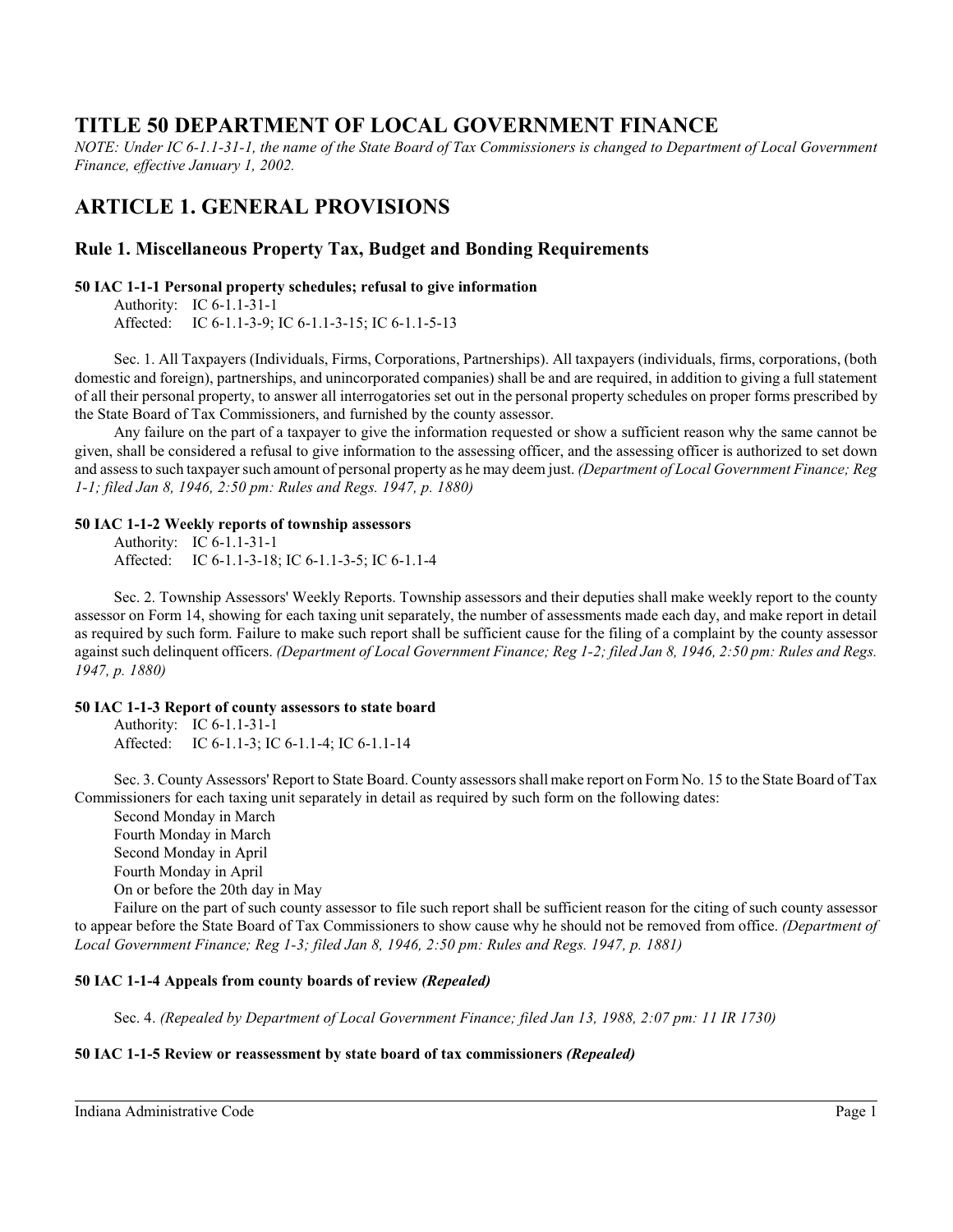Sec. 5. *(Repealed by Department of Local Government Finance; filed Jan 13, 1988, 2:07 pm: 11 IR 1730)*

### **50 IAC 1-1-6 Municipal budget forms; filing**

```
Authority: IC 6-1.1-31-1
Affected: IC 6-1.1-17
```
Sec. 6. Budget for Tax Levy–Notice. The proper legal officers of any municipal corporation shall file two (2) complete sets of budget forms (as prescribed by the State Board of Accounts) with the county auditor, of which the county auditor shall file with the State Board of Tax Commissioners one (1) complete set, together with a complete transcript of said county Tax Adjustment Board, within seven days after adjournment to the Tax Adjustment Board. *(Department of Local Government Finance; Reg 1-8; filed Jan 8, 1946, 2:50 pm: Rules and Regs. 1947, p. 1884)*

### **50 IAC 1-1-7 Municipality's appeal from county board of tax adjustments**

Authority: IC 6-1.1-31-1 Affected: IC 6-1.1-17

Sec. 7. Petition for Appeal to State Board of Tax Levies. Anymunicipal corporation by its lawful and authorized officials may file an appeal with the State Board of Tax Commissioners from the action of the County Board of Tax Adjustments.

Ten (10) or more taxpayers in any municipal corporation other than those who pay poll tax only, who are affected by any local tax levy and who may feel aggrieved by such levy or any item thereof may file a petition with the County Auditor of the county in which such municipal corporation is located, setting forth the reason for said appeal or that any item in such levy will raise more money than the public needs require. Such petition shall be referred by the County Auditor to the State Board of Tax Commissioners for its action thereon as prescribed by law.

All such appeals shall be filed with the State Board of Tax Commissioners not later than the 15th day of October of the year in which the levy is made. (64-314 and 64-1331, Burns Revised Statute, 1933). *(Department of Local Government Finance; Reg 1-9; filed Jan 8, 1946, 2:50 pm: Rules and Regs. 1947, p. 1884)*

### **50 IAC 1-1-8 Municipal bond issue in excess of \$5,000**

Authority: IC 6-1.1-31-1 Affected: IC 6-1.1-20

Sec. 8. Proceedings for Issuance of Bonds in Excess of \$5,000.00. Whenever the proper legal officer of any municipal corporation contemplates the issuing of bonds or other evidences of indebtedness, in excess of \$5,000.00, they shall indicate the same by ordinance or resolution determining to issue such bonds and notice of such determination shall be given by the proper officials as provided.

Such notice shall be sufficient if Form 33 as prescribed by the State Board of Tax Commissioners is used. Ten or more taxpayers may appeal to the State Board of Tax Commissioners for a hearing thereon as provided by law. The State Board of Tax Commissioners will fix the date for a hearing concerning petition for Bond Issue and remonstrance in the county where such taxing unit is located.

A complete transcript of the proceedings concerning the proposed loan by Bond Issue, notes, or other obligations evidencing indebtedness, except temporary loan, shall consist of the following items. (64-1332, Burns).

(A) Copy of the petition containing names of fifty or more owners of taxable real estate praying for the issuance of bonds (Acts 1937, Ch. 119, Sec. 7).

(B) Certificate of person or persons carrying the petition. (Acts 1937, Ch. 119, Sec. 7).

(C) Certificate of the County Auditor that the signers are owners of taxable real estate. (Acts 1937, Ch. 119, Sec. 7).

(D) Also a petition of 25% of the free holders when bonding a civil township for construction of a school building. (See Burns 1933, 28-3419).

(E) Certificate of Auditor as to valuation. (State Board Requirement).

(F) Certificate of bonded indebtedness. (State Board Requirement).

(G) Certificate of Auditor that no remonstrance was filed prior to the expiration date, being thirty days from the date of the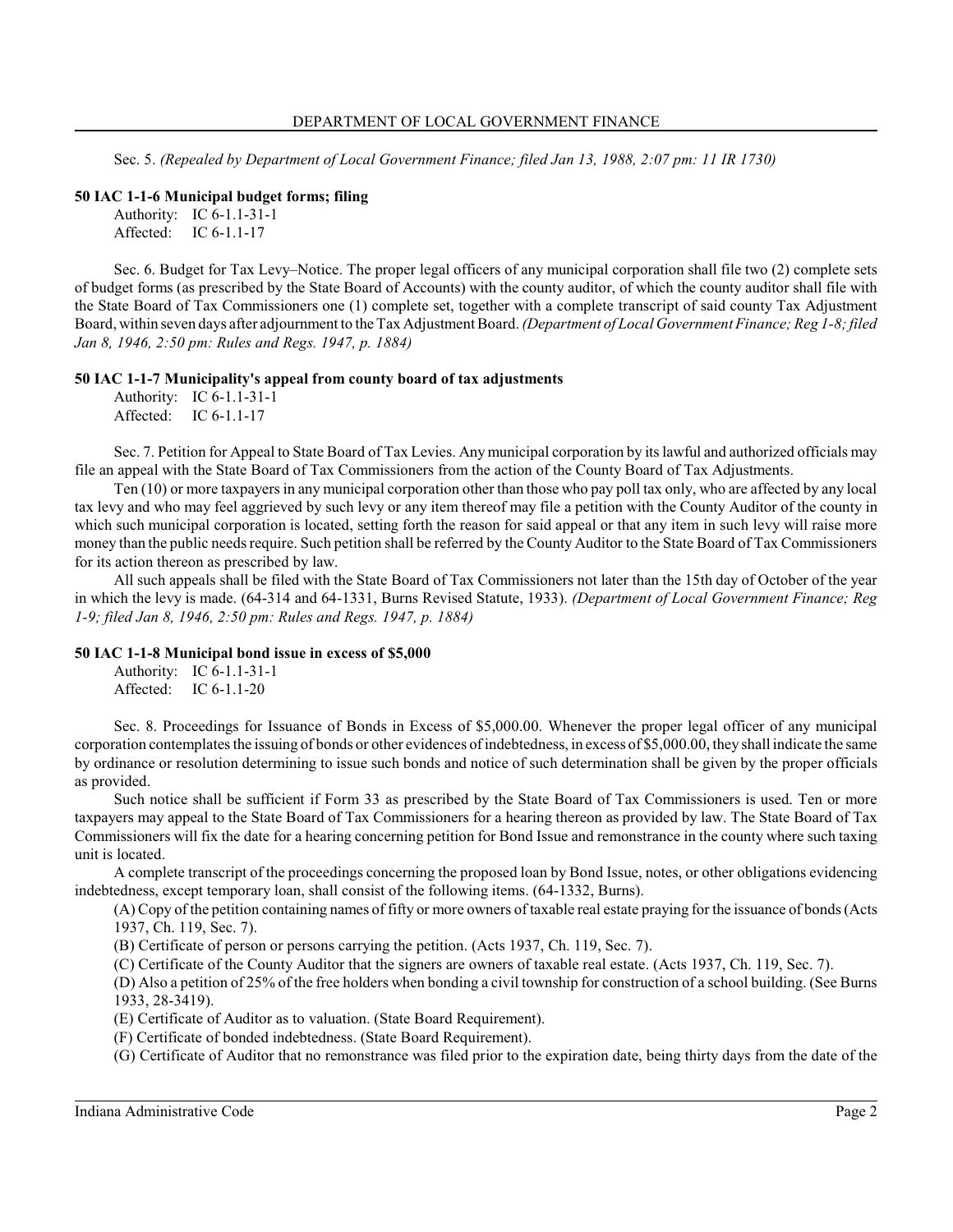first publication of the Notice to Taxpayers that a Petition was Filed. (Acts 1937, Ch. 119, Sec. 7).

(H) Proofs of publication that a petition was filed. (Acts 1937, Ch. 119, Sec. 7). (Affidavit of publisher required).

(I) Proofs of publication of determination to issue bonds. (If in excess of \$5,000.00, Burns 64-1332) (Affidavit of publisher required).

(J) Proofs of publication of additional appropriation. (Ch. 150, Acts 1935) (Affidavit of publisher required).

(K) Certified copy of the appropriation ordinance passed by the legislative body of any taxing unit.

*(Department of Local Government Finance; Reg 1-10; filed Jan 8, 1946, 2:50 pm: Rules and Regs. 1947, p. 1885)*

# **50 IAC 1-1-9 Reassessment of real property**

Authority: IC 6-1.1-31-1 Affected: IC 6-1.1-4-7; IC 6-1.1-4-8

Sec. 9. Reassessment of Real Estate. Under its power to order reassessment of real estate in any taxing unit or units of any individual owning real estate, application for such reassessment must be filed in duplicate on or before March 31, of any calendar year, general election year or otherwise, with the county assessor of the county wherein such real estate is located and presented to the State Board of Tax Commissioners before March 31. Said application to be signed and verified by the owner or owners of any real estate and for improvements on FormNo. 152, "Petition for Reassessment," prescribed by the State Board of Tax Commissioners and shall contain:

(1) The legal description of the property and street address.

- (2) The name of the taxing unit wherein it is located.
- (3) The last assessed value.
- (4) The true cash value of same on March 1st of the current year.
- (5) Petitioner's estimate of actual value.
- (6) All other information required as set out on Form 152.

On receiving such application duly verified, notice shall be given a hearing held in the county where such real estate is located after which the Board may order a reassessment of the real estate to be made by the proper local assessing officer. Such officer shall assess the real estate and notify the owner of the amount of the assessment made. Such taxpayer, if he is not satisfied, may appear before the County Board of Review at its regular session in June and make such objection as he may deem necessary. (64-1019 Burns). *(Department of Local Government Finance; Reg 1-11; filed Jan 8, 1946, 2:50 pm: Rules and Regs. 1947, p. 1886)*

# **Rule 2. Directives on Personal Property** *(Repealed)*

*(Repealed by Department of Local Government Finance; filed Dec 7, 1988, 9:35 a.m.: 12 IR 907, eff Mar 1, 1989)*

# **Rule 3. Directives on Real Property**

# **50 IAC 1-3-1 Assessment of oil and gas wells, equipment, and royalty interests**

Authority: IC 6-1.1-31-1 Affected: IC 6-1.1-1-15; IC 6-1.1-4-12.4

Sec. 1. ASSESSMENT OF OIL AND GAS WELLS AS REAL PROPERTY IN ACCORDANCE WITH IC 6-1.1-1-15, 6-1.1- 4-12.4 AND 6-1.1-4-12.5. In order to provide for a uniform method of assessment of oil and gas wells, the State Board of Tax Commissioners has prescribed the following procedures.

The number of barrels of oil in storage shall be valued at the posted price of oil as of the assessment date. The posted price of oil as of the assessment date will be computed by this Board, taking into consideration the tier pricing policy in effect at that time, and issued as an addendum to STB Directive 78-2 *[50 IAC 1-2 was repealed filed Dec 7, 1988, 9:35 a.m.: 12 IR 907, eff Mar 1, 1989.]*. The price for crude oil will be stated in terms of price per barrel while the price for natural gas will be stated in terms of price per 1,000 cubic feet (MCF) in said Directive.

Oil on hand at a lease site shall be assessed like any other inventory (to be reported on Form 103 *[Form 103, renumbered 50 IAC 4-10-3–50 IAC 4-10-10 by the revisor, was repealed, filed Jan 23, 1980, 2:33 pm: 3 IR 1311]*) and shall be computed by multiplying the number of barrels in storage by the price of oil per barrel by .21667. (This results in the same assessed value that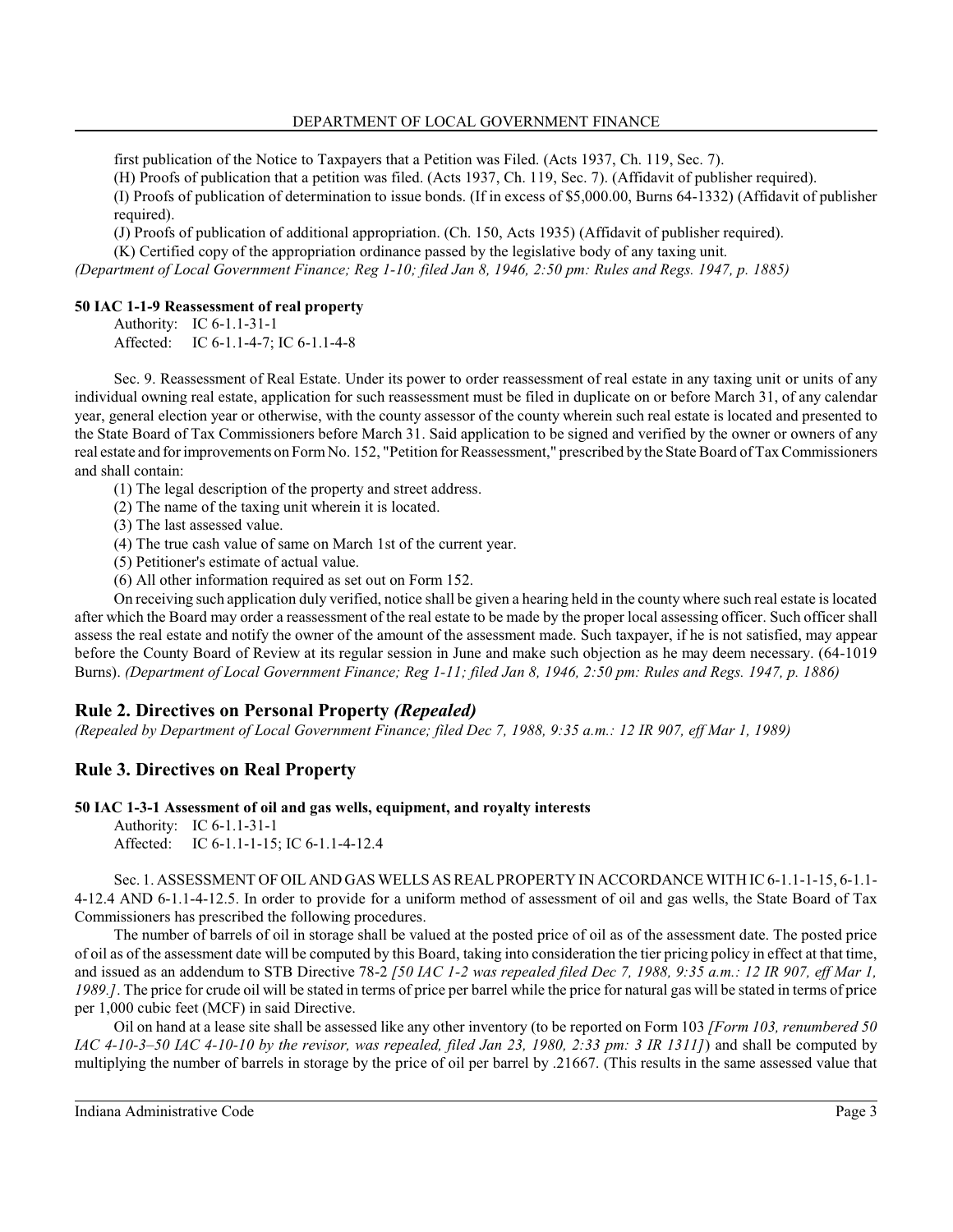would be realized by multiplying the number of barrels by the price of oil, less 35% times 1/3).

The interests in oil or gas shall be valued at the average daily production times the posted price established by this Board for oil or gas times 365. This value must be divided by 3 to determine the assessed value. For those leases being produced by a secondary recovery method, the "interest in oil assessment" is to be reduced by 1/2, as is indicated on the schedule.

To further assure uniformity, equipment incidental to and necessary for the production of oil and gas has been defined as an appurtenance to land and is to be assessed to the working interest. The assessed value per producing oil well and assessed valuation per producing gas well will be determined by thisBoard and issued as an addendumto STB Directive 78-2 *[50 IAC 1-2 was repealed filed Dec 7, 1988, 9:35 a.m.: 12 IR 907, eff Mar 1, 1989.]* along with the prices to be utilized for the valuation of petroleum products. Equipment not constituting an appurtenance shall be returned by the taxpayer as personal property on Forms 103 and 104 *[Forms 103 and 104, renumbered 50 IAC 4-10-3–50 IAC 4-10-10 and 50 IAC 4-10-11 by the revisor were repealed, filed Jan 23, 1980, 2:33 pm: 3 IR 1311]*, i.e. office equipment, trucks, boats, etc.

Royalty and overriding royalty interests which bear no part of the expense of a lease have been recognized to have a higher value than the working interests, therefore, to arrive at a total assessed value for these interests a factor of 1.50 is used. This is also indicated on the schedule.

All information shall be filed on schedules previously prescribed as G&O Form #1 by the State Board of Tax Commissioners or on a similar form conforming thereto. A separate schedule is to be filed for each lease with the township assessor on or before May 15th each year.

Each schedule shall show the name and address of the operator, the name, township and legal description of the lease, and the name, address and proportionate interest of each taxpayer. *(Department of Local Government Finance; Real Property Directive 78- 101; filed Jan 30, 1978, 4:09 pm: Rules and Regs. 1979, p. 426)*

### **50 IAC 1-3-2 Exemption of public airports** *(Voided)*

Sec. 2. *(Voided by P.L. 137-2022, SECTION 103, effective March 7, 2022.)*

### **50 IAC 1-3-3 Assessment of improvements on leased land**

Authority: IC 6-1.1-31-1 Affected: IC 6-1.1-1-15

Sec. 3. ASSESSMENT OF IMPROVEMENTS ON LEASED GROUND. The following is quoted from IC 6-1.1-1-15 which defines real property:

"Real property" means:

(1) land located within this state;

(2) a building or fixture situated on land located within this state;

(3) an appurtenance to land located within this state; and

(4) an estate in land located within thisstate, or an estate, right, or privilege in mines located on or minerals, including but not limited to oil or gas, located in the land, if the estate, right, or privilege is distinct from the ownership of the surface of the land. The above section has been construed to mean that all improvements on leased ground shall be assessed as real estate.

To carry out the provisions of this section all improvements on leased ground shall be assessed in the current real estate reassessment programin the same manner as any other real estate. Thiswill include the preparation of a permanent assessment record, the computation of the assessment using Indiana Real Estate Property Appraisal Manual, the mailing of a notice of the assessment, and all other provisions of existing laws and rules and regulations governing the assessment of real estate. The only exception will be that no land or lot values will be included and the assessments and records should clearly show that they represent "Improvements on Leased Ground."

The value of any such improvements should be listed with other real estate in the Assessor's Book and the Tax Duplicate prepared by the county auditor, but, as stated, should be clearly identified as "Improvements on Leased Ground" so there is no conflict with the real estate and improvements thereon assessed in the name of the owner of the fee simple title. This wording may be entered in the column provided for description of real estate. The value of such improvements shall be entered in the appropriate column provided for that purpose in such records. *(Department of Local Government Finance; Real Property Directive 78-103; filed Jan 30, 1978, 4:09 pm: Rules and Regs. 1979, p. 427)*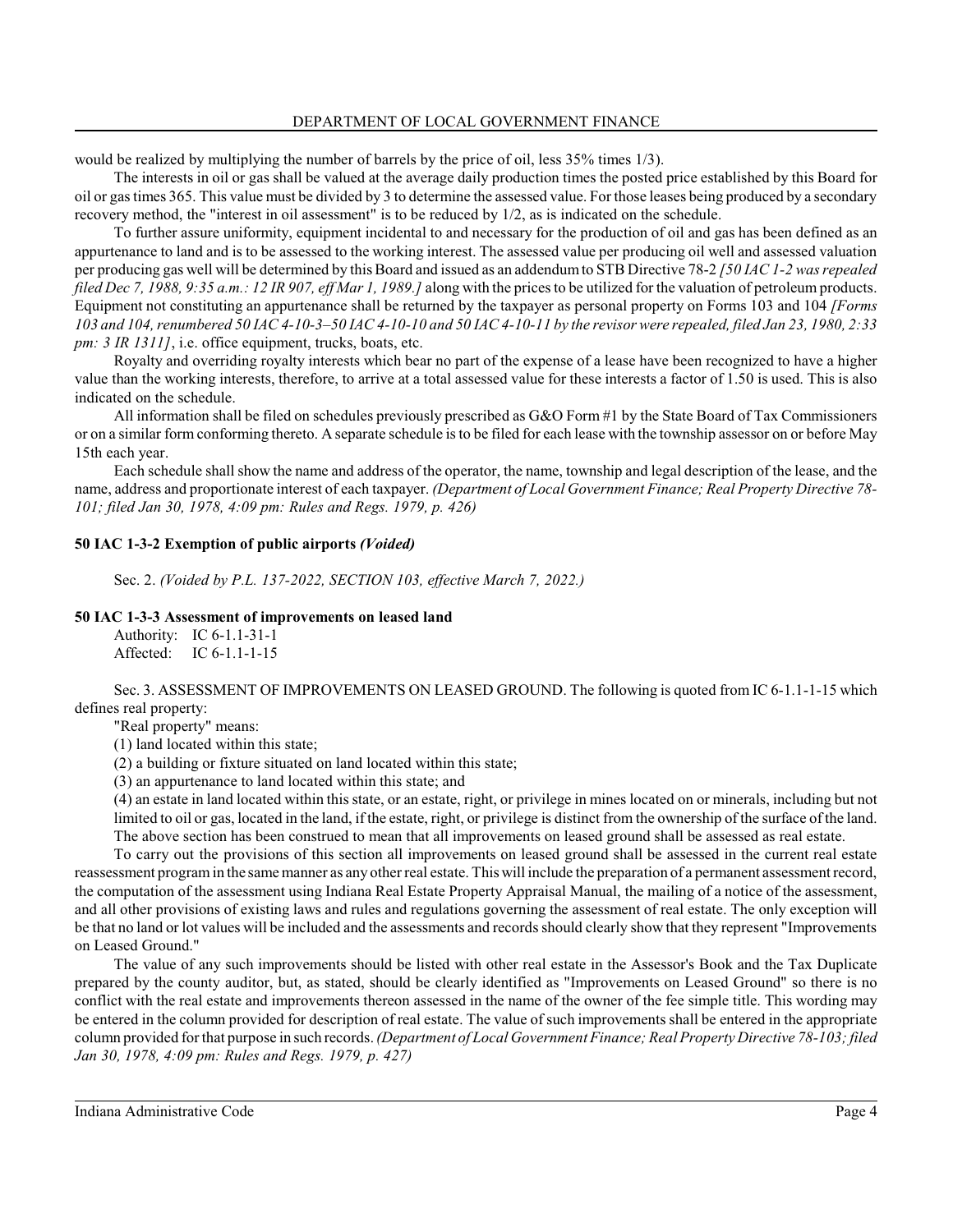#### **50 IAC 1-3-4 Agricultural yield and influence factors**

Authority: IC 6-1.1-31-1 Affected: IC 6-1.1-31

Sec. 4. ASSESSMENT OF AGRICULTURAL LANDS. In order to provide for more uniform and equitable assessment of agricultural lands, the Board has considered additional information in the matter and determined as follows:

(1) Per Regulation No. 17 (Indiana Real Property Appraisal Manual), influence factors are applicable to the extended values of land types in all counties (see Procedure #6, Page LV-04,) both those using Detailed Soil Survey Maps and those using General Soil Maps.

(2) Yield factors are to be increased for the following soil associations in counties using General Soil Maps:

#100 to .57

#101 to .52

#105 to .57

#106 to .52

(3) All other yield factors, except the four referred to above, which are less than .47 for any soil I.D. shall be increased to .47 (applicable to all counties, both those using Detailed Soil Survey Maps and those using General Soil Maps.)

*(Department of Local Government Finance; Real Property Directive 78-104; filed Jan 30, 1978, 4:09 pm: Rules and Regs. 1979, p. 428)*

#### **50 IAC 1-3-5 Assessment of hog barns**

Authority: IC 6-1.1-31-1 Affected: IC 6-1.1-31

Sec. 5. ASSESSMENT OF HOG CONFINEMENT BUILDINGS. In order to provide for the uniform assessment of hog confinement buildings the Board has determined that the pricing schedule on page RF-35 of the Indiana Real Property Appraisal Manual, with additions or deductions for components, supports the guidelines herein for the valuation of such property.

Because a farrowing barn, used primarily for sow farrowing and pig nursery, is similar in construction to a type-2 flat barn and a finishing barn, used primarily for housing and feeding until market weight, is similar in construction to type-3 general purpose building, the following guidelines are provided for respective buildings:

| AREA                                         | <b>FARROWING</b> | FEEDING |
|----------------------------------------------|------------------|---------|
| 400                                          | \$7.40           | \$      |
| 600                                          | 6.90             |         |
| 800                                          | 6.50             |         |
| 1,000                                        | 6.10             | 4.40    |
| 1,200                                        | 5.50             | 4.10    |
| 1,800                                        | 5.20             | 3.85    |
| 2,400                                        | 5.00             | 3.75    |
| 3,000                                        | 4.80             | 3.65    |
| 4,000                                        | 4.50             | 3.45    |
| 5,000                                        | 4.40             | 3.40    |
| 6,000                                        | 4.30             | 3.35    |
| 8,000                                        | 4.15             | 3.25    |
| Included for plumbing                        | .10              | .10     |
| Included for lighting                        | .15              | .10     |
| Included for concrete floor                  | .65              | .65     |
| Included for insulation (See Page RF-35      |                  |         |
| for variable)                                |                  |         |
| Add for all slated floor and pits            | 2.30             | 2.30    |
| Add for $\frac{1}{4}$ slatted floor and pits | 1.10             | 1.10    |
| Add for wood pens and ventilation            | 2.40             | 1.90    |
| Add for steel pens and ventilation           | 4.55             | 3.60    |
| Add for feeding bunks and systems from       |                  |         |
| Page RF-35                                   |                  |         |
|                                              |                  |         |

Adjust for quality construction from grade D to grade B.

Adjust for depreciation with 20 year guideline life.

Pits, where applicable, should be valued from Schedule on GC-39.

Indiana Administrative Code Page 5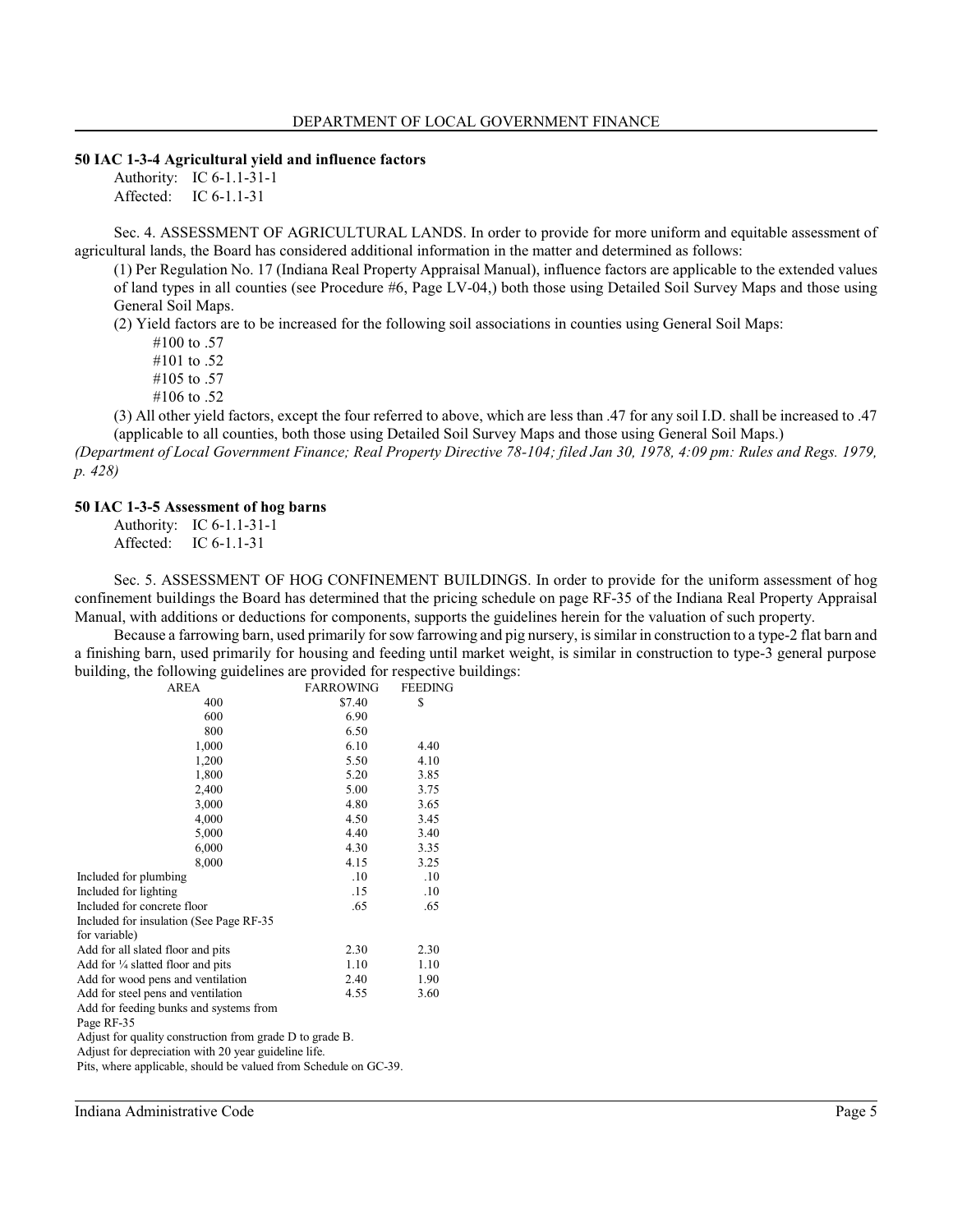*(Department of Local Government Finance; Real Property Directive 78-105; filed Jan 30, 1978, 4:09 pm: Rules and Regs. 1979, p. 429)*

### **50 IAC 1-3-6 Assessment schedule for horizontal pressure tanks**

Authority: IC 6-1.1-31-1 Affected: IC 6-1.1-31

Sec. 6. ASSESSMENT OF HORIZONTAL PRESSURE TANKS. In order to provide for the uniformassessment of horizontal steel pressure tanks, commonly used for the storage of liquid and gas fuels, the Board has determined the following pricing schedule for such real property, completely installed on saddle pads with normal fittings, but not incuding *[sic.]* the value of pipe, valves, pumps or foundations:

| CAPACITY (Gallons) | SIZE (Feet)              | COST           |
|--------------------|--------------------------|----------------|
| 1,000              | $3\frac{1}{2} \times 16$ | \$1,200        |
| 2,000              | $5 \times 15$            | 2,200          |
| 3,000              | $5 \times 22$            | 3,200          |
| 4,000              | $5 \times 29$            | 4,100          |
| 5,000              | $5 \times 36$            | 4,900          |
| 7,500              | $6 \times 37$            | 6,900          |
| 10,000             | $6 \times 50$            | 8,900          |
| 12,500             | $6 \times 61$            | 10,400         |
| 15,000             | $7\frac{1}{2} \times 50$ | 12,500         |
| 20,000             | $7\frac{1}{2} \times 65$ | 16,200         |
| Over 20,000        | Varied                   | .80 per gallon |
|                    |                          |                |

The depreciation on subject property should be determined from the thirty (30) year economic life schedule on page DP-02 *[50 IAC 2 was repealed filed Dec 13, 1989, 5:00 p.m.: 13 IR 864; errata filed Feb 19, 1990, 3:35 p.m.: 13 IR 1187.]* of the Real Property Appraisal Manual. *(Department of Local Government Finance; Real Property Directive 78-106; filed Jan 30, 1978, 4:09 pm: Rules and Regs. 1979, p. 429)*

# **50 IAC 1-3-7 Reassessment after subdivision, rezoning, and improvements**

Authority: IC 6-1.1-31-1 Affected: IC 6-1.1-1-15; IC 6-1.1-4-4; IC 6-1.1-4-12; IC 6-1.1-11-9; IC 6-1.1-31

Sec. 7. GENERALREASSESSMENT OF SUBDIVIDED AND REZONED LANDS. "6-1.1-4-12. Subdivided land; rezoned land; improvements. If land assessed on an acreage basis is subdivided into lots, the land shall be reassessed on the basis of lots. If land is rezoned for, or put to, a different use, the land shall be reassessed on the basis of its new classification. If improvements are added to real property, the improvements shall be assessed. An assessment or reassessment made under this section is effective on the assessment date. However, if land assessed on an acreage basis is subdivided into lots, the lots may not be reassessed until the next assessment date following a transaction which results in a change in legal or equitable title to that lot."

With the exception made by IC 6-1.1-11-9 of real property owned, used and occupied by the governments of the United States, Indiana, its agencies and political subdivisions, the general reassessment required by IC 6-1.1-4-4 is to include all real property as defined in IC 6-1.1-1-15.

Therefore, the Land Valuation section of Regulation 17 *[50 IAC 2 was repealed filed Dec 13, 1989, 5:00 p.m.: 13 IR 864; errata filed Feb 19, 1990, 3:35 p.m.: 13 IR 1187.]* (1976) should be followed in the general reassessment of subdivided and rezoned lands, but the present classification of the land should not change. *(Department of Local Government Finance; Real Property Directive 78-107; filed Jan 30, 1978, 4:09 pm: Rules and Regs. 1979, p. 430)*

# **50 IAC 1-3-8 Assessment of coal lands and coal rights**

Authority: IC 6-1.1-31-1 Affected: IC 6-1.1-31